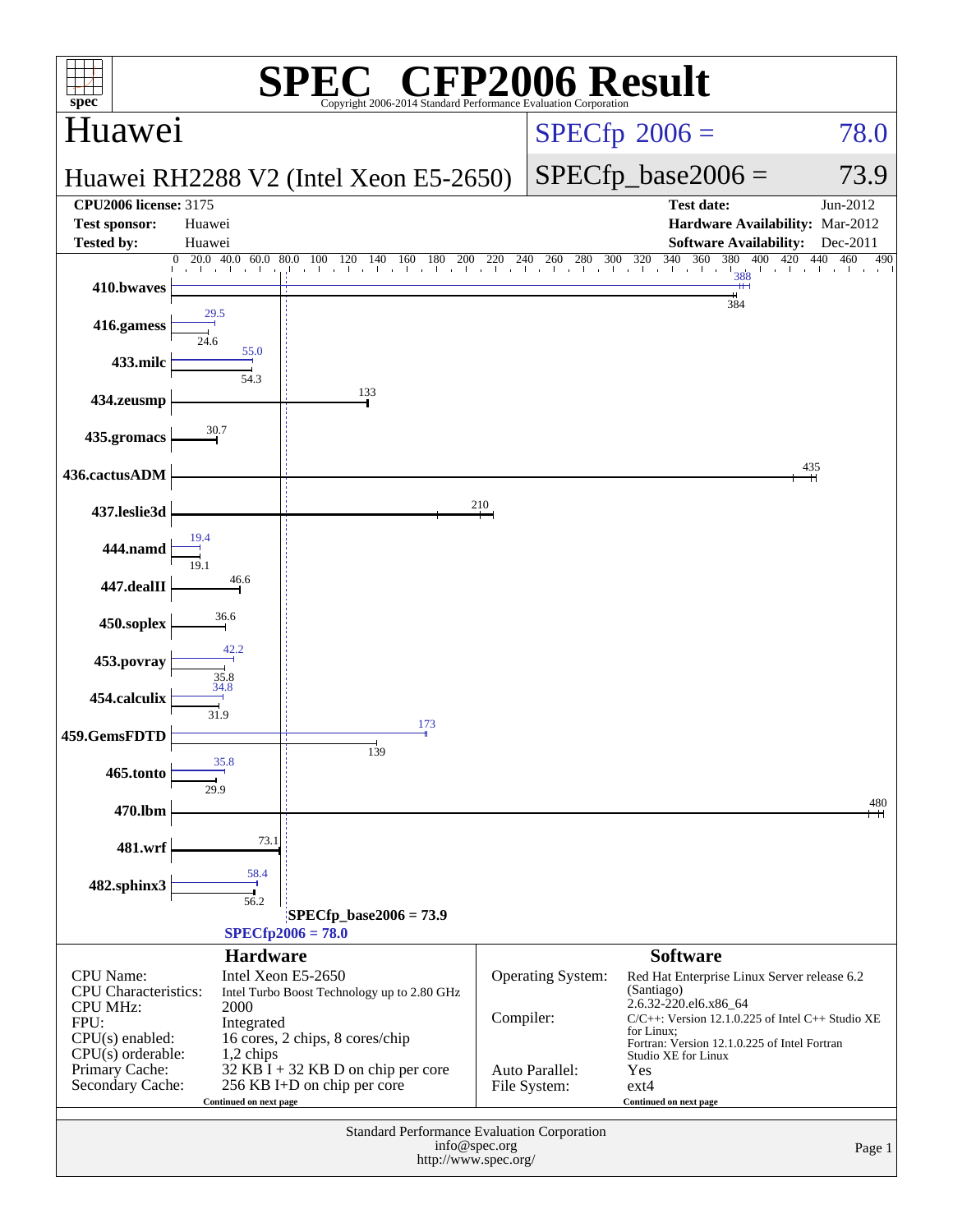

### Huawei

## $SPECfp2006 = 78.0$  $SPECfp2006 = 78.0$

Huawei RH2288 V2 (Intel Xeon E5-2650)

## $SPECfp\_base2006 = 73.9$

**[CPU2006 license:](http://www.spec.org/auto/cpu2006/Docs/result-fields.html#CPU2006license)** 3175 **[Test date:](http://www.spec.org/auto/cpu2006/Docs/result-fields.html#Testdate)** Jun-2012 **[Test sponsor:](http://www.spec.org/auto/cpu2006/Docs/result-fields.html#Testsponsor)** Huawei **[Hardware Availability:](http://www.spec.org/auto/cpu2006/Docs/result-fields.html#HardwareAvailability)** Mar-2012 **[Tested by:](http://www.spec.org/auto/cpu2006/Docs/result-fields.html#Testedby)** Huawei **[Software Availability:](http://www.spec.org/auto/cpu2006/Docs/result-fields.html#SoftwareAvailability)** Dec-2011 [L3 Cache:](http://www.spec.org/auto/cpu2006/Docs/result-fields.html#L3Cache) 20 MB I+D on chip per chip<br>Other Cache: None [Other Cache:](http://www.spec.org/auto/cpu2006/Docs/result-fields.html#OtherCache) [Memory:](http://www.spec.org/auto/cpu2006/Docs/result-fields.html#Memory) 128 GB (16 x 8 GB 2Rx4 PC3-12800R-11, ECC) [Disk Subsystem:](http://www.spec.org/auto/cpu2006/Docs/result-fields.html#DiskSubsystem) 1 x 300 GB SAS, 10K RPM [Other Hardware:](http://www.spec.org/auto/cpu2006/Docs/result-fields.html#OtherHardware) None [System State:](http://www.spec.org/auto/cpu2006/Docs/result-fields.html#SystemState) Run level 3 (multi-user)<br>Base Pointers: 64-bit [Base Pointers:](http://www.spec.org/auto/cpu2006/Docs/result-fields.html#BasePointers) [Peak Pointers:](http://www.spec.org/auto/cpu2006/Docs/result-fields.html#PeakPointers) 32/64-bit [Other Software:](http://www.spec.org/auto/cpu2006/Docs/result-fields.html#OtherSoftware) None

|                        |                                                                                                          |              |                |       | <b>Results Table</b> |       |                |              |                |              |                |              |
|------------------------|----------------------------------------------------------------------------------------------------------|--------------|----------------|-------|----------------------|-------|----------------|--------------|----------------|--------------|----------------|--------------|
|                        | <b>Base</b>                                                                                              |              |                |       |                      |       | <b>Peak</b>    |              |                |              |                |              |
| <b>Benchmark</b>       | <b>Seconds</b>                                                                                           | <b>Ratio</b> | <b>Seconds</b> | Ratio | <b>Seconds</b>       | Ratio | <b>Seconds</b> | <b>Ratio</b> | <b>Seconds</b> | <b>Ratio</b> | <b>Seconds</b> | <b>Ratio</b> |
| 410.bwayes             | 35.4                                                                                                     | 384          | 35.6           | 381   | 35.4                 | 384   | 34.6           | 392          | 35.2           | 386          | 35.0           | 388          |
| $416$ .gamess          | 796                                                                                                      | 24.6         | 798            | 24.5  | 794                  | 24.7  | 664            | 29.5         | 664            | 29.5         | 664            | 29.5         |
| $433$ .milc            | 169                                                                                                      | 54.3         | 169            | 54.3  | 169                  | 54.3  | 167            | 55.0         | 167            | 54.9         | 167            | 55.0         |
| 434.zeusmp             | 68.6                                                                                                     | 133          | 68.0           | 134   | 68.4                 | 133   | 68.6           | 133          | 68.0           | 134          | 68.4           | <u>133</u>   |
| $435$ .gromacs         | 232                                                                                                      | 30.7         | 234            | 30.5  | 232                  | 30.8  | 232            | 30.7         | 234            | 30.5         | 232            | 30.8         |
| 436.cactusADM          | 28.3                                                                                                     | 422          | 27.3           | 438   | 27.5                 | 435   | 28.3           | 422          | 27.3           | 438          | 27.5           | 435          |
| 437.leslie3d           | 52.0                                                                                                     | 181          | 44.8           | 210   | 43.0                 | 218   | 52.0           | 181          | 44.8           | 210          | 43.0           | 218          |
| 444.namd               | 421                                                                                                      | 19.1         | 420            | 19.1  | 420                  | 19.1  | 413            | 19.4         | 413            | 19.4         | 413            | 19.4         |
| $ 447 \text{.}$ dealII | 246                                                                                                      | 46.6         | 247            | 46.3  | 245                  | 46.6  | 246            | 46.6         | 247            | 46.3         | 245            | 46.6         |
| $450$ .soplex          | 227                                                                                                      | 36.8         | 228            | 36.6  | 228                  | 36.6  | 227            | 36.8         | 228            | 36.6         | 228            | 36.6         |
| $453$ .povray          | <u>149</u>                                                                                               | 35.8         | 148            | 35.9  | 149                  | 35.7  | 126            | 42.2         | 127            | 42.0         | 126            | 42.3         |
| $ 454$ .calculix       | 259                                                                                                      | 31.9         | 259            | 31.9  | 258                  | 32.0  | 238            | 34.6         | 237            | 34.9         | 237            | 34.8         |
| 459.GemsFDTD           | 76.1                                                                                                     | 139          | 76.1           | 139   | 76.1                 | 139   | 61.2           | 173          | 61.6           | 172          | 61.2           | 173          |
| $465$ .tonto           | 332                                                                                                      | 29.7         | 325            | 30.3  | 330                  | 29.9  | 275            | 35.7         | 275            | 35.8         | 275            | 35.8         |
| 470.1bm                | 28.6                                                                                                     | 480          | 29.0           | 474   | 28.4                 | 484   | 28.6           | 480          | 29.0           | 474          | 28.4           | 484          |
| $ 481$ .wrf            | 153                                                                                                      | 73.1         | 154            | 72.7  | 152                  | 73.3  | 153            | 73.1         | 154            | 72.7         | 152            | 73.3         |
| 482.sphinx3            | 351                                                                                                      | 55.6         | 347            | 56.2  | 345                  | 56.6  | 339            | 57.6         | 333            | 58.5         | 334            | 58.4         |
|                        | Results appear in the order in which they were run. Bold underlined text indicates a median measurement. |              |                |       |                      |       |                |              |                |              |                |              |

### **[Operating System Notes](http://www.spec.org/auto/cpu2006/Docs/result-fields.html#OperatingSystemNotes)**

 Stack size set to unlimited using "ulimit -s unlimited" Transparent Huge Pages enabled with: echo always > /sys/kernel/mm/redhat\_transparent\_hugepage/enabled Select only test related files when installing the operating system

### **[Platform Notes](http://www.spec.org/auto/cpu2006/Docs/result-fields.html#PlatformNotes)**

 BIOS configuration: Intel Hyper-Threading set to Disabled Set Power Efficiency Mode to Performance Sysinfo program /spec/config/sysinfo.rev6800 \$Rev: 6800 \$ \$Date:: 2011-10-11 #\$ 6f2ebdff5032aaa42e583f96b07f99d3 running on RH62-rebuild Sun Jun 24 13:19:20 2012

Continued on next page

Standard Performance Evaluation Corporation [info@spec.org](mailto:info@spec.org) <http://www.spec.org/>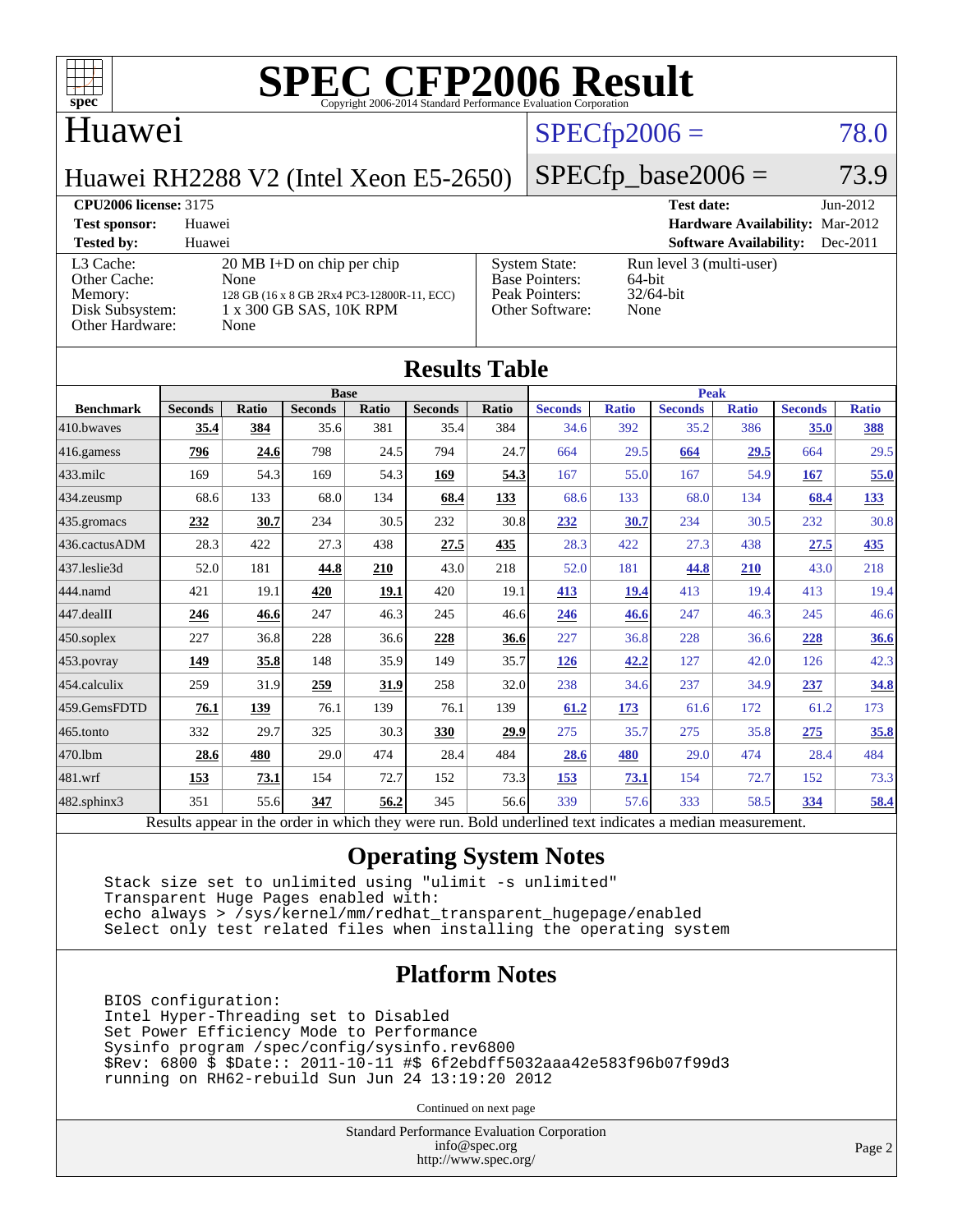

### Huawei

 $SPECfp2006 = 78.0$  $SPECfp2006 = 78.0$ 

Huawei RH2288 V2 (Intel Xeon E5-2650)

 $SPECTp\_base2006 = 73.9$ 

**[CPU2006 license:](http://www.spec.org/auto/cpu2006/Docs/result-fields.html#CPU2006license)** 3175 **[Test date:](http://www.spec.org/auto/cpu2006/Docs/result-fields.html#Testdate)** Jun-2012 **[Test sponsor:](http://www.spec.org/auto/cpu2006/Docs/result-fields.html#Testsponsor)** Huawei **[Hardware Availability:](http://www.spec.org/auto/cpu2006/Docs/result-fields.html#HardwareAvailability)** Mar-2012 **[Tested by:](http://www.spec.org/auto/cpu2006/Docs/result-fields.html#Testedby)** Huawei **[Software Availability:](http://www.spec.org/auto/cpu2006/Docs/result-fields.html#SoftwareAvailability)** Dec-2011

### **[Platform Notes \(Continued\)](http://www.spec.org/auto/cpu2006/Docs/result-fields.html#PlatformNotes)**

| This section contains SUT (System Under Test) info as seen by<br>some common utilities. To remove or add to this section, see:<br>http://www.spec.org/cpu2006/Docs/config.html#sysinfo                                                                                                                                                                                                                                                  |        |
|-----------------------------------------------------------------------------------------------------------------------------------------------------------------------------------------------------------------------------------------------------------------------------------------------------------------------------------------------------------------------------------------------------------------------------------------|--------|
| From /proc/cpuinfo<br>model name : Intel(R) Xeon(R) CPU E5-2650 0 @ 2.00GHz<br>2 "physical id"s (chips)<br>16 "processors"<br>cores, siblings (Caution: counting these is hw and system dependent.<br>The<br>following excerpts from /proc/cpuinfo might not be reliable. Use with<br>caution.)<br>$cpu$ cores : $8$<br>siblings : 8<br>physical 0: cores 0 1 2 3 4 5 6 7<br>physical 1: cores 0 1 2 3 4 5 6 7<br>cache size : 20480 KB |        |
| From /proc/meminfo<br>MemTotal:<br>132124032 kB<br>HugePages_Total:<br>$\Omega$<br>Hugepagesize:<br>2048 kB                                                                                                                                                                                                                                                                                                                             |        |
| From /etc/*release* /etc/*version*<br>redhat-release: Red Hat Enterprise Linux Server release 6.2 (Santiago)<br>system-release: Red Hat Enterprise Linux Server release 6.2 (Santiago)<br>system-release-cpe: cpe:/o:redhat:enterprise_linux:6server:ga:server                                                                                                                                                                          |        |
| uname $-a$ :<br>Linux RH62-rebuild 2.6.32-220.el6.x86_64 #1 SMP Wed Nov 9 08:03:13 EST 2011<br>x86_64 x86_64 x86_64 GNU/Linux                                                                                                                                                                                                                                                                                                           |        |
| run-level 3 Jun 21 09:16                                                                                                                                                                                                                                                                                                                                                                                                                |        |
| SPEC is set to: /spec<br>Filesystem<br>Size Used Avail Use% Mounted on<br>Type<br>/dev/sda1<br>$ext{4}$<br>289G 102G 173G 37% /                                                                                                                                                                                                                                                                                                         |        |
| Additional information from dmidecode:                                                                                                                                                                                                                                                                                                                                                                                                  |        |
| (End of data from sysinfo program)                                                                                                                                                                                                                                                                                                                                                                                                      |        |
| <b>General Notes</b>                                                                                                                                                                                                                                                                                                                                                                                                                    |        |
| Environment variables set by runspec before the start of the run:<br>KMP AFFINITY = "qranularity=fine,compact,0,1"<br>$LD_LIBRARY_PATH = "/spec/libs/32://spec/libs/64"$<br>OMP_NUM_THREADS = "16"                                                                                                                                                                                                                                      |        |
| Binaries compiled on a system with 1x Core i7-860 CPU + 8GB<br>memory using RHEL5.5                                                                                                                                                                                                                                                                                                                                                     |        |
| <b>Standard Performance Evaluation Corporation</b><br>info@spec.org<br>http://www.spec.org/                                                                                                                                                                                                                                                                                                                                             | Page 3 |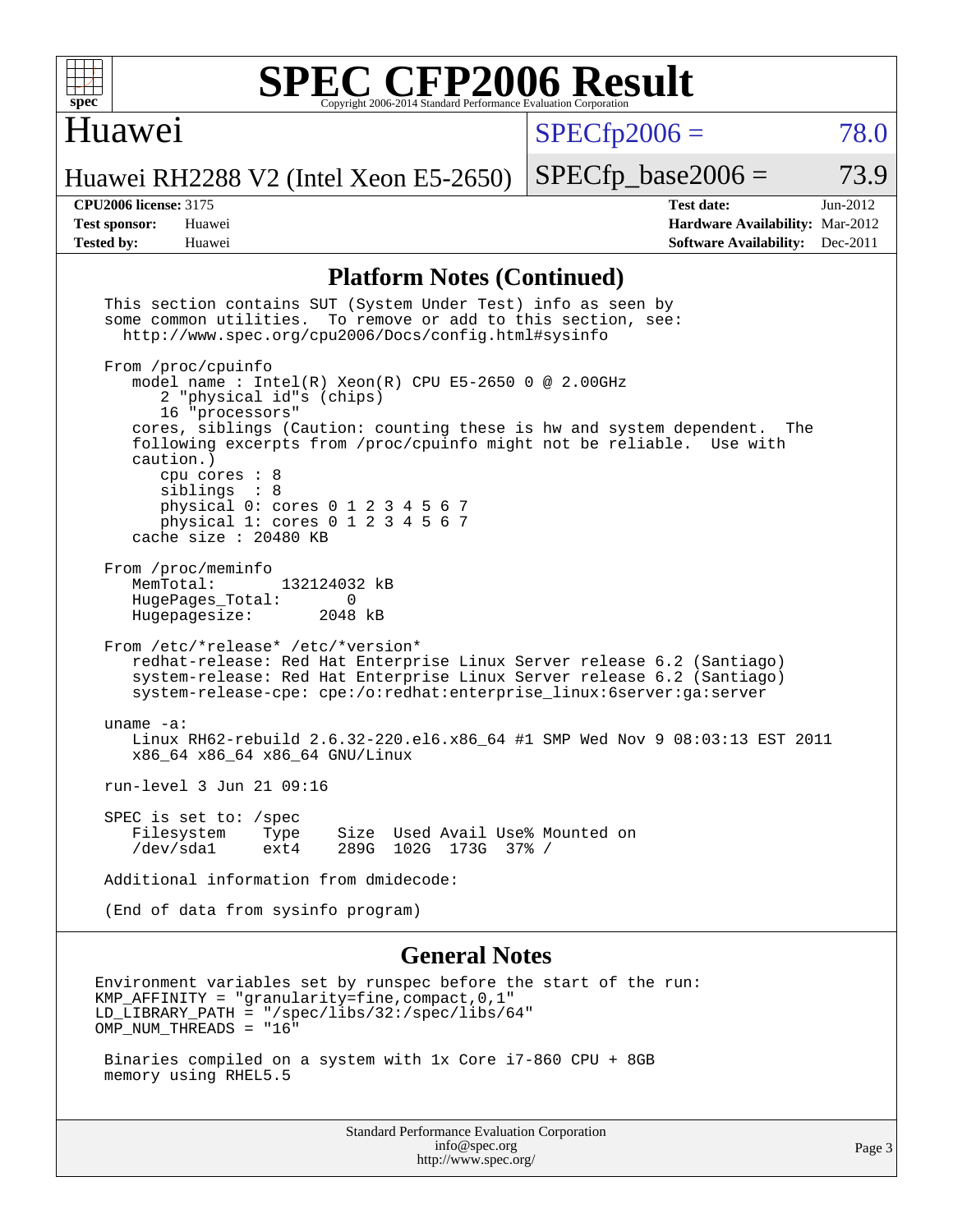

### Huawei

 $SPECTp2006 = 78.0$ 

Huawei RH2288 V2 (Intel Xeon E5-2650)

**[CPU2006 license:](http://www.spec.org/auto/cpu2006/Docs/result-fields.html#CPU2006license)** 3175 **[Test date:](http://www.spec.org/auto/cpu2006/Docs/result-fields.html#Testdate)** Jun-2012 **[Test sponsor:](http://www.spec.org/auto/cpu2006/Docs/result-fields.html#Testsponsor)** Huawei **[Hardware Availability:](http://www.spec.org/auto/cpu2006/Docs/result-fields.html#HardwareAvailability)** Mar-2012 **[Tested by:](http://www.spec.org/auto/cpu2006/Docs/result-fields.html#Testedby)** Huawei **[Software Availability:](http://www.spec.org/auto/cpu2006/Docs/result-fields.html#SoftwareAvailability)** Dec-2011

 $SPECTp\_base2006 = 73.9$ 

### **[Base Compiler Invocation](http://www.spec.org/auto/cpu2006/Docs/result-fields.html#BaseCompilerInvocation)**

[C benchmarks](http://www.spec.org/auto/cpu2006/Docs/result-fields.html#Cbenchmarks):  $\text{icc}$  -m64

[C++ benchmarks:](http://www.spec.org/auto/cpu2006/Docs/result-fields.html#CXXbenchmarks) [icpc -m64](http://www.spec.org/cpu2006/results/res2012q3/cpu2006-20120628-23255.flags.html#user_CXXbase_intel_icpc_64bit_bedb90c1146cab66620883ef4f41a67e)

[Fortran benchmarks](http://www.spec.org/auto/cpu2006/Docs/result-fields.html#Fortranbenchmarks): [ifort -m64](http://www.spec.org/cpu2006/results/res2012q3/cpu2006-20120628-23255.flags.html#user_FCbase_intel_ifort_64bit_ee9d0fb25645d0210d97eb0527dcc06e)

[Benchmarks using both Fortran and C](http://www.spec.org/auto/cpu2006/Docs/result-fields.html#BenchmarksusingbothFortranandC): [icc -m64](http://www.spec.org/cpu2006/results/res2012q3/cpu2006-20120628-23255.flags.html#user_CC_FCbase_intel_icc_64bit_0b7121f5ab7cfabee23d88897260401c) [ifort -m64](http://www.spec.org/cpu2006/results/res2012q3/cpu2006-20120628-23255.flags.html#user_CC_FCbase_intel_ifort_64bit_ee9d0fb25645d0210d97eb0527dcc06e)

### **[Base Portability Flags](http://www.spec.org/auto/cpu2006/Docs/result-fields.html#BasePortabilityFlags)**

| 410.bwaves: -DSPEC CPU LP64                 |                                                                |
|---------------------------------------------|----------------------------------------------------------------|
| 416.gamess: - DSPEC_CPU_LP64                |                                                                |
| 433.milc: -DSPEC CPU LP64                   |                                                                |
| 434.zeusmp: -DSPEC_CPU_LP64                 |                                                                |
| 435.gromacs: -DSPEC_CPU_LP64 -nofor_main    |                                                                |
| 436.cactusADM: -DSPEC CPU LP64 -nofor main  |                                                                |
| 437.leslie3d: -DSPEC CPU LP64               |                                                                |
| 444.namd: -DSPEC CPU LP64                   |                                                                |
| 447.dealII: -DSPEC CPU LP64                 |                                                                |
| 450.soplex: -DSPEC_CPU_LP64                 |                                                                |
| 453.povray: -DSPEC_CPU_LP64                 |                                                                |
| 454.calculix: - DSPEC CPU LP64 - nofor main |                                                                |
| 459.GemsFDTD: -DSPEC CPU LP64               |                                                                |
| 465.tonto: - DSPEC CPU LP64                 |                                                                |
| 470.1bm: - DSPEC CPU LP64                   |                                                                |
|                                             | 481.wrf: -DSPEC_CPU_LP64 -DSPEC_CPU_CASE_FLAG -DSPEC_CPU_LINUX |
| 482.sphinx3: -DSPEC_CPU_LP64                |                                                                |
|                                             |                                                                |

### **[Base Optimization Flags](http://www.spec.org/auto/cpu2006/Docs/result-fields.html#BaseOptimizationFlags)**

[C benchmarks](http://www.spec.org/auto/cpu2006/Docs/result-fields.html#Cbenchmarks): [-xAVX](http://www.spec.org/cpu2006/results/res2012q3/cpu2006-20120628-23255.flags.html#user_CCbase_f-xAVX) [-ipo](http://www.spec.org/cpu2006/results/res2012q3/cpu2006-20120628-23255.flags.html#user_CCbase_f-ipo) [-O3](http://www.spec.org/cpu2006/results/res2012q3/cpu2006-20120628-23255.flags.html#user_CCbase_f-O3) [-no-prec-div](http://www.spec.org/cpu2006/results/res2012q3/cpu2006-20120628-23255.flags.html#user_CCbase_f-no-prec-div) [-static](http://www.spec.org/cpu2006/results/res2012q3/cpu2006-20120628-23255.flags.html#user_CCbase_f-static) [-parallel](http://www.spec.org/cpu2006/results/res2012q3/cpu2006-20120628-23255.flags.html#user_CCbase_f-parallel) [-opt-prefetch](http://www.spec.org/cpu2006/results/res2012q3/cpu2006-20120628-23255.flags.html#user_CCbase_f-opt-prefetch) [-ansi-alias](http://www.spec.org/cpu2006/results/res2012q3/cpu2006-20120628-23255.flags.html#user_CCbase_f-ansi-alias) [C++ benchmarks:](http://www.spec.org/auto/cpu2006/Docs/result-fields.html#CXXbenchmarks) [-xAVX](http://www.spec.org/cpu2006/results/res2012q3/cpu2006-20120628-23255.flags.html#user_CXXbase_f-xAVX) [-ipo](http://www.spec.org/cpu2006/results/res2012q3/cpu2006-20120628-23255.flags.html#user_CXXbase_f-ipo) [-O3](http://www.spec.org/cpu2006/results/res2012q3/cpu2006-20120628-23255.flags.html#user_CXXbase_f-O3) [-no-prec-div](http://www.spec.org/cpu2006/results/res2012q3/cpu2006-20120628-23255.flags.html#user_CXXbase_f-no-prec-div) [-static](http://www.spec.org/cpu2006/results/res2012q3/cpu2006-20120628-23255.flags.html#user_CXXbase_f-static) [-opt-prefetch](http://www.spec.org/cpu2006/results/res2012q3/cpu2006-20120628-23255.flags.html#user_CXXbase_f-opt-prefetch) [-ansi-alias](http://www.spec.org/cpu2006/results/res2012q3/cpu2006-20120628-23255.flags.html#user_CXXbase_f-ansi-alias) [Fortran benchmarks](http://www.spec.org/auto/cpu2006/Docs/result-fields.html#Fortranbenchmarks): [-xAVX](http://www.spec.org/cpu2006/results/res2012q3/cpu2006-20120628-23255.flags.html#user_FCbase_f-xAVX) [-ipo](http://www.spec.org/cpu2006/results/res2012q3/cpu2006-20120628-23255.flags.html#user_FCbase_f-ipo) [-O3](http://www.spec.org/cpu2006/results/res2012q3/cpu2006-20120628-23255.flags.html#user_FCbase_f-O3) [-no-prec-div](http://www.spec.org/cpu2006/results/res2012q3/cpu2006-20120628-23255.flags.html#user_FCbase_f-no-prec-div) [-static](http://www.spec.org/cpu2006/results/res2012q3/cpu2006-20120628-23255.flags.html#user_FCbase_f-static) [-parallel](http://www.spec.org/cpu2006/results/res2012q3/cpu2006-20120628-23255.flags.html#user_FCbase_f-parallel) [-opt-prefetch](http://www.spec.org/cpu2006/results/res2012q3/cpu2006-20120628-23255.flags.html#user_FCbase_f-opt-prefetch) [Benchmarks using both Fortran and C](http://www.spec.org/auto/cpu2006/Docs/result-fields.html#BenchmarksusingbothFortranandC): [-xAVX](http://www.spec.org/cpu2006/results/res2012q3/cpu2006-20120628-23255.flags.html#user_CC_FCbase_f-xAVX) [-ipo](http://www.spec.org/cpu2006/results/res2012q3/cpu2006-20120628-23255.flags.html#user_CC_FCbase_f-ipo) [-O3](http://www.spec.org/cpu2006/results/res2012q3/cpu2006-20120628-23255.flags.html#user_CC_FCbase_f-O3) [-no-prec-div](http://www.spec.org/cpu2006/results/res2012q3/cpu2006-20120628-23255.flags.html#user_CC_FCbase_f-no-prec-div) [-static](http://www.spec.org/cpu2006/results/res2012q3/cpu2006-20120628-23255.flags.html#user_CC_FCbase_f-static) [-parallel](http://www.spec.org/cpu2006/results/res2012q3/cpu2006-20120628-23255.flags.html#user_CC_FCbase_f-parallel) [-opt-prefetch](http://www.spec.org/cpu2006/results/res2012q3/cpu2006-20120628-23255.flags.html#user_CC_FCbase_f-opt-prefetch) [-ansi-alias](http://www.spec.org/cpu2006/results/res2012q3/cpu2006-20120628-23255.flags.html#user_CC_FCbase_f-ansi-alias)

| <b>Standard Performance Evaluation Corporation</b> |  |
|----------------------------------------------------|--|
| info@spec.org                                      |  |
| http://www.spec.org/                               |  |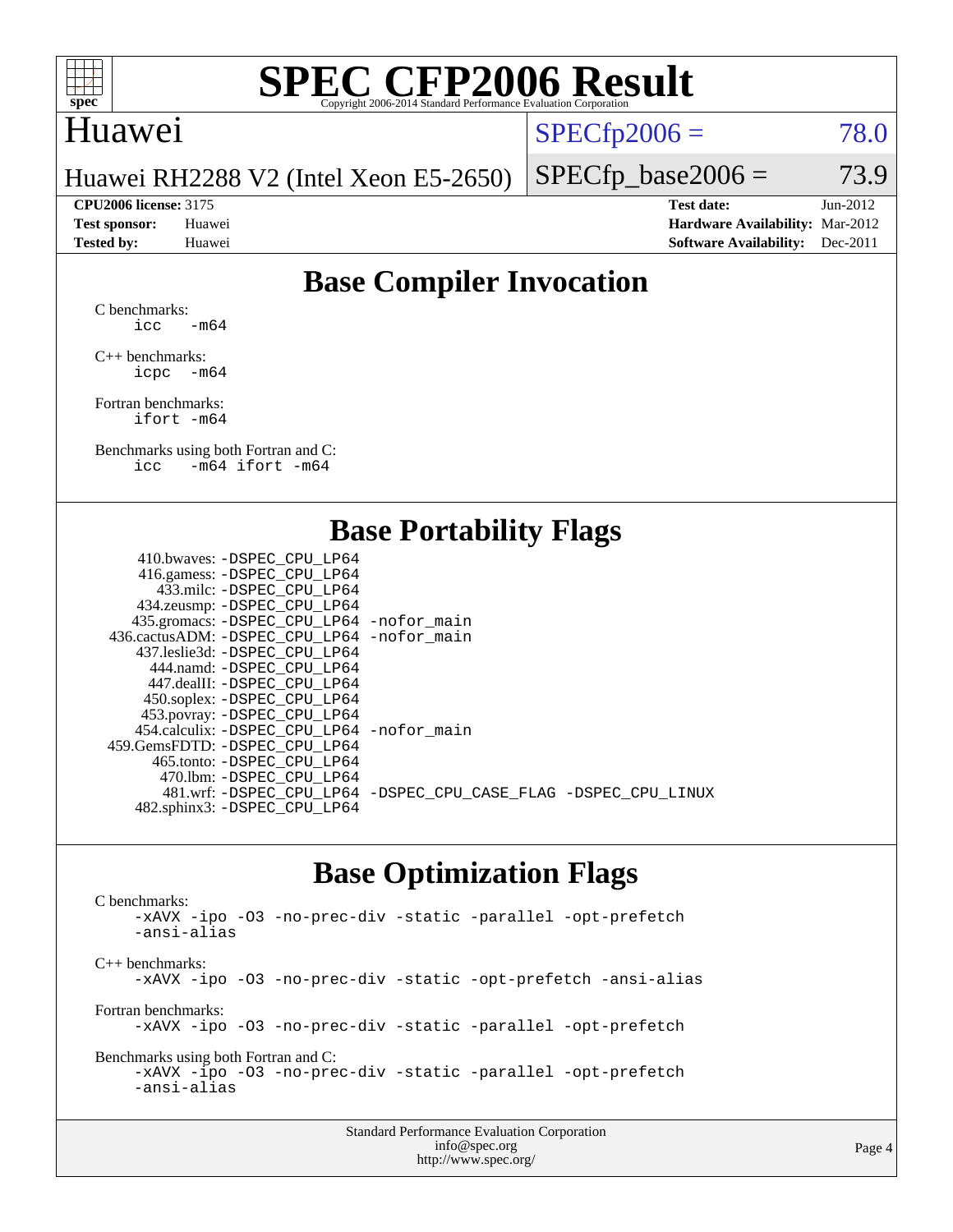

### Huawei

 $SPECfp2006 = 78.0$  $SPECfp2006 = 78.0$ 

Huawei RH2288 V2 (Intel Xeon E5-2650)

**[CPU2006 license:](http://www.spec.org/auto/cpu2006/Docs/result-fields.html#CPU2006license)** 3175 **[Test date:](http://www.spec.org/auto/cpu2006/Docs/result-fields.html#Testdate)** Jun-2012 **[Test sponsor:](http://www.spec.org/auto/cpu2006/Docs/result-fields.html#Testsponsor)** Huawei **[Hardware Availability:](http://www.spec.org/auto/cpu2006/Docs/result-fields.html#HardwareAvailability)** Mar-2012 **[Tested by:](http://www.spec.org/auto/cpu2006/Docs/result-fields.html#Testedby)** Huawei **[Software Availability:](http://www.spec.org/auto/cpu2006/Docs/result-fields.html#SoftwareAvailability)** Dec-2011

 $SPECTp\_base2006 = 73.9$ 

### **[Peak Compiler Invocation](http://www.spec.org/auto/cpu2006/Docs/result-fields.html#PeakCompilerInvocation)**

[C benchmarks](http://www.spec.org/auto/cpu2006/Docs/result-fields.html#Cbenchmarks):  $\text{icc}$   $-\text{m64}$ 

[C++ benchmarks:](http://www.spec.org/auto/cpu2006/Docs/result-fields.html#CXXbenchmarks) [icpc -m64](http://www.spec.org/cpu2006/results/res2012q3/cpu2006-20120628-23255.flags.html#user_CXXpeak_intel_icpc_64bit_bedb90c1146cab66620883ef4f41a67e)

[Fortran benchmarks](http://www.spec.org/auto/cpu2006/Docs/result-fields.html#Fortranbenchmarks): [ifort -m64](http://www.spec.org/cpu2006/results/res2012q3/cpu2006-20120628-23255.flags.html#user_FCpeak_intel_ifort_64bit_ee9d0fb25645d0210d97eb0527dcc06e)

[Benchmarks using both Fortran and C](http://www.spec.org/auto/cpu2006/Docs/result-fields.html#BenchmarksusingbothFortranandC): [icc -m64](http://www.spec.org/cpu2006/results/res2012q3/cpu2006-20120628-23255.flags.html#user_CC_FCpeak_intel_icc_64bit_0b7121f5ab7cfabee23d88897260401c) [ifort -m64](http://www.spec.org/cpu2006/results/res2012q3/cpu2006-20120628-23255.flags.html#user_CC_FCpeak_intel_ifort_64bit_ee9d0fb25645d0210d97eb0527dcc06e)

### **[Peak Portability Flags](http://www.spec.org/auto/cpu2006/Docs/result-fields.html#PeakPortabilityFlags)**

Same as Base Portability Flags

### **[Peak Optimization Flags](http://www.spec.org/auto/cpu2006/Docs/result-fields.html#PeakOptimizationFlags)**

[C benchmarks](http://www.spec.org/auto/cpu2006/Docs/result-fields.html#Cbenchmarks):

 433.milc: [-xAVX](http://www.spec.org/cpu2006/results/res2012q3/cpu2006-20120628-23255.flags.html#user_peakPASS2_CFLAGSPASS2_LDFLAGS433_milc_f-xAVX)(pass 2) [-prof-gen](http://www.spec.org/cpu2006/results/res2012q3/cpu2006-20120628-23255.flags.html#user_peakPASS1_CFLAGSPASS1_LDFLAGS433_milc_prof_gen_e43856698f6ca7b7e442dfd80e94a8fc)(pass 1) [-ipo](http://www.spec.org/cpu2006/results/res2012q3/cpu2006-20120628-23255.flags.html#user_peakPASS2_CFLAGSPASS2_LDFLAGS433_milc_f-ipo)(pass 2) [-O3](http://www.spec.org/cpu2006/results/res2012q3/cpu2006-20120628-23255.flags.html#user_peakPASS2_CFLAGSPASS2_LDFLAGS433_milc_f-O3)(pass 2) [-no-prec-div](http://www.spec.org/cpu2006/results/res2012q3/cpu2006-20120628-23255.flags.html#user_peakPASS2_CFLAGSPASS2_LDFLAGS433_milc_f-no-prec-div)(pass 2) [-prof-use](http://www.spec.org/cpu2006/results/res2012q3/cpu2006-20120628-23255.flags.html#user_peakPASS2_CFLAGSPASS2_LDFLAGS433_milc_prof_use_bccf7792157ff70d64e32fe3e1250b55)(pass 2) [-static](http://www.spec.org/cpu2006/results/res2012q3/cpu2006-20120628-23255.flags.html#user_peakOPTIMIZE433_milc_f-static) [-auto-ilp32](http://www.spec.org/cpu2006/results/res2012q3/cpu2006-20120628-23255.flags.html#user_peakCOPTIMIZE433_milc_f-auto-ilp32) [-ansi-alias](http://www.spec.org/cpu2006/results/res2012q3/cpu2006-20120628-23255.flags.html#user_peakCOPTIMIZE433_milc_f-ansi-alias)

 $470.$ lbm: basepeak = yes

 482.sphinx3: [-xAVX](http://www.spec.org/cpu2006/results/res2012q3/cpu2006-20120628-23255.flags.html#user_peakOPTIMIZE482_sphinx3_f-xAVX) [-ipo](http://www.spec.org/cpu2006/results/res2012q3/cpu2006-20120628-23255.flags.html#user_peakOPTIMIZE482_sphinx3_f-ipo) [-O3](http://www.spec.org/cpu2006/results/res2012q3/cpu2006-20120628-23255.flags.html#user_peakOPTIMIZE482_sphinx3_f-O3) [-no-prec-div](http://www.spec.org/cpu2006/results/res2012q3/cpu2006-20120628-23255.flags.html#user_peakOPTIMIZE482_sphinx3_f-no-prec-div) [-unroll2](http://www.spec.org/cpu2006/results/res2012q3/cpu2006-20120628-23255.flags.html#user_peakCOPTIMIZE482_sphinx3_f-unroll_784dae83bebfb236979b41d2422d7ec2) [-ansi-alias](http://www.spec.org/cpu2006/results/res2012q3/cpu2006-20120628-23255.flags.html#user_peakCOPTIMIZE482_sphinx3_f-ansi-alias) [-parallel](http://www.spec.org/cpu2006/results/res2012q3/cpu2006-20120628-23255.flags.html#user_peakCOPTIMIZE482_sphinx3_f-parallel)

[C++ benchmarks:](http://www.spec.org/auto/cpu2006/Docs/result-fields.html#CXXbenchmarks)

 444.namd: [-xAVX](http://www.spec.org/cpu2006/results/res2012q3/cpu2006-20120628-23255.flags.html#user_peakPASS2_CXXFLAGSPASS2_LDFLAGS444_namd_f-xAVX)(pass 2) [-prof-gen](http://www.spec.org/cpu2006/results/res2012q3/cpu2006-20120628-23255.flags.html#user_peakPASS1_CXXFLAGSPASS1_LDFLAGS444_namd_prof_gen_e43856698f6ca7b7e442dfd80e94a8fc)(pass 1) [-ipo](http://www.spec.org/cpu2006/results/res2012q3/cpu2006-20120628-23255.flags.html#user_peakPASS2_CXXFLAGSPASS2_LDFLAGS444_namd_f-ipo)(pass 2) [-O3](http://www.spec.org/cpu2006/results/res2012q3/cpu2006-20120628-23255.flags.html#user_peakPASS2_CXXFLAGSPASS2_LDFLAGS444_namd_f-O3)(pass 2) [-no-prec-div](http://www.spec.org/cpu2006/results/res2012q3/cpu2006-20120628-23255.flags.html#user_peakPASS2_CXXFLAGSPASS2_LDFLAGS444_namd_f-no-prec-div)(pass 2) [-prof-use](http://www.spec.org/cpu2006/results/res2012q3/cpu2006-20120628-23255.flags.html#user_peakPASS2_CXXFLAGSPASS2_LDFLAGS444_namd_prof_use_bccf7792157ff70d64e32fe3e1250b55)(pass 2) [-fno-alias](http://www.spec.org/cpu2006/results/res2012q3/cpu2006-20120628-23255.flags.html#user_peakCXXOPTIMIZEOPTIMIZE444_namd_f-no-alias_694e77f6c5a51e658e82ccff53a9e63a) [-auto-ilp32](http://www.spec.org/cpu2006/results/res2012q3/cpu2006-20120628-23255.flags.html#user_peakCXXOPTIMIZE444_namd_f-auto-ilp32)

447.dealII: basepeak = yes

450.soplex: basepeak = yes

 453.povray: [-xAVX](http://www.spec.org/cpu2006/results/res2012q3/cpu2006-20120628-23255.flags.html#user_peakPASS2_CXXFLAGSPASS2_LDFLAGS453_povray_f-xAVX)(pass 2) [-prof-gen](http://www.spec.org/cpu2006/results/res2012q3/cpu2006-20120628-23255.flags.html#user_peakPASS1_CXXFLAGSPASS1_LDFLAGS453_povray_prof_gen_e43856698f6ca7b7e442dfd80e94a8fc)(pass 1) [-ipo](http://www.spec.org/cpu2006/results/res2012q3/cpu2006-20120628-23255.flags.html#user_peakPASS2_CXXFLAGSPASS2_LDFLAGS453_povray_f-ipo)(pass 2) [-O3](http://www.spec.org/cpu2006/results/res2012q3/cpu2006-20120628-23255.flags.html#user_peakPASS2_CXXFLAGSPASS2_LDFLAGS453_povray_f-O3)(pass 2) [-no-prec-div](http://www.spec.org/cpu2006/results/res2012q3/cpu2006-20120628-23255.flags.html#user_peakPASS2_CXXFLAGSPASS2_LDFLAGS453_povray_f-no-prec-div)(pass 2) [-prof-use](http://www.spec.org/cpu2006/results/res2012q3/cpu2006-20120628-23255.flags.html#user_peakPASS2_CXXFLAGSPASS2_LDFLAGS453_povray_prof_use_bccf7792157ff70d64e32fe3e1250b55)(pass 2) [-unroll4](http://www.spec.org/cpu2006/results/res2012q3/cpu2006-20120628-23255.flags.html#user_peakCXXOPTIMIZE453_povray_f-unroll_4e5e4ed65b7fd20bdcd365bec371b81f) [-ansi-alias](http://www.spec.org/cpu2006/results/res2012q3/cpu2006-20120628-23255.flags.html#user_peakCXXOPTIMIZE453_povray_f-ansi-alias)

[Fortran benchmarks](http://www.spec.org/auto/cpu2006/Docs/result-fields.html#Fortranbenchmarks):

 410.bwaves: [-xAVX](http://www.spec.org/cpu2006/results/res2012q3/cpu2006-20120628-23255.flags.html#user_peakOPTIMIZE410_bwaves_f-xAVX) [-ipo](http://www.spec.org/cpu2006/results/res2012q3/cpu2006-20120628-23255.flags.html#user_peakOPTIMIZE410_bwaves_f-ipo) [-O3](http://www.spec.org/cpu2006/results/res2012q3/cpu2006-20120628-23255.flags.html#user_peakOPTIMIZE410_bwaves_f-O3) [-no-prec-div](http://www.spec.org/cpu2006/results/res2012q3/cpu2006-20120628-23255.flags.html#user_peakOPTIMIZE410_bwaves_f-no-prec-div) [-opt-prefetch](http://www.spec.org/cpu2006/results/res2012q3/cpu2006-20120628-23255.flags.html#user_peakOPTIMIZE410_bwaves_f-opt-prefetch) [-parallel](http://www.spec.org/cpu2006/results/res2012q3/cpu2006-20120628-23255.flags.html#user_peakOPTIMIZE410_bwaves_f-parallel) [-static](http://www.spec.org/cpu2006/results/res2012q3/cpu2006-20120628-23255.flags.html#user_peakOPTIMIZE410_bwaves_f-static)

Continued on next page

Standard Performance Evaluation Corporation [info@spec.org](mailto:info@spec.org) <http://www.spec.org/>

Page 5